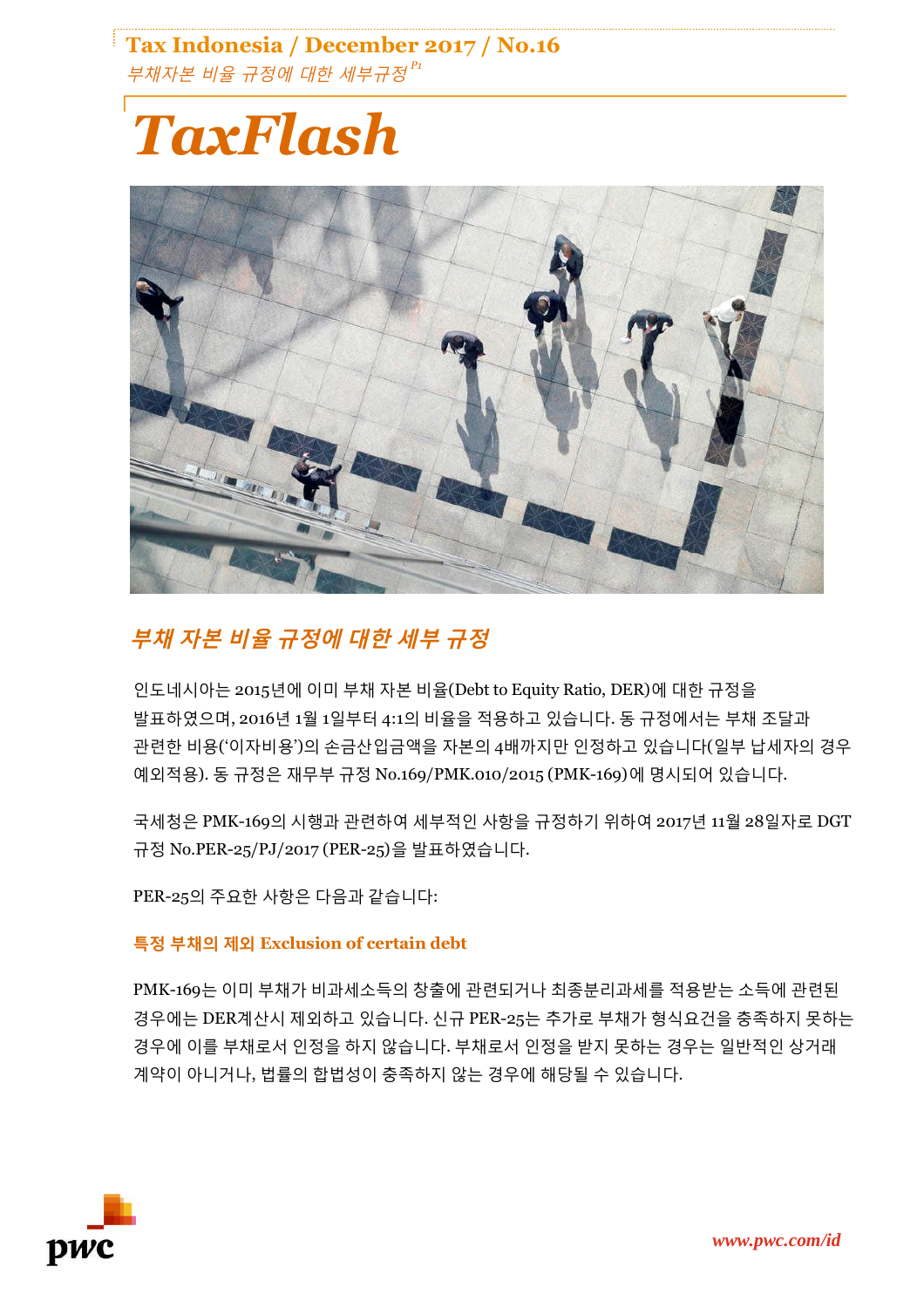#### **손금불산입되는 이자비용**

간주배당

PMK-169는 특수관계자 차입금과 관련한 이자비용의 손금산입과 관련하여 정상가격원칙을 적용할 것을 규정하고 있습니다.

추가적으로 PER-25는 납세의무자가 정상가격원칙을 준수하지 못한 경우에는 이자비용을 간주배당으로 과세할 수 있음을 규정하고 있습니다. 실제 이자비용이 지급되거나 지급기일이 도래한 때에 간주배당으로서 원천징수세 등을 과세할 수 있습니다.

이자비용이 자본화 된 경우

PMK-169는 하기의 이자비용은 손금산입이 되지 않는 것으로 규정하고 있습니다.:

- a. DER을 초과하는 부채에서 발생하는 이자비용;
- b. 정상가격 원칙을 준수하지 못하는 특수관계자 차입금 관련 이자비용;
- c. 비과세소득 창출과 관련한 부채에서 발생한 이자비용;
- d. 최종분리과세를 적용받는 소득과 관련한 부채에서 발생한 이자비용.

신규 PER-25는 상기의 손금불산입되는 이자비용과 관련하여 동 이자비용이 자산의 취득과 관련하여 자본화된 경우에도 손금불산입을 적용하도록 규정하고 있습니다(예를 들면, 향후 감가상각비를 손금불산입하게 됨).

#### **추가적인 신고절차**

PER-25는 DER준수사항을 필수적으로 신고하도록 표준서식을 제공하고 있습니다:

- a. DER 계산내역;
- b. 해외 차입금에 대한 요약

상기 두 가지 신고사항은 반드시 납세자의 법인세 신고서(CITR)와 같이 제출이 되어야 하며, 동 신고사항이 제출되지 않는 경우 법인세 신고가 완료되지 않은 것으로 간주됩니다. 추가적으로 해외 차입금의 신고를 누락하는 경우에는 관련 차입금과 관련하여 발생한 모든 이자비용이 자동적으로 손금불산입이 되게 됩니다.

상기 a 및 b의 신고사항은 2017년 세무회계기간부터 의무적으로 적용됩니다(2018년 4월까지 제출되는 법인세신고시).

그러나 현재까지 DER의 적용이 예외되는 인프라스트럭처 프로젝트 등을 영위하는 납세자에 대한 별도의 지침이 발표되지 아니하였습니다.